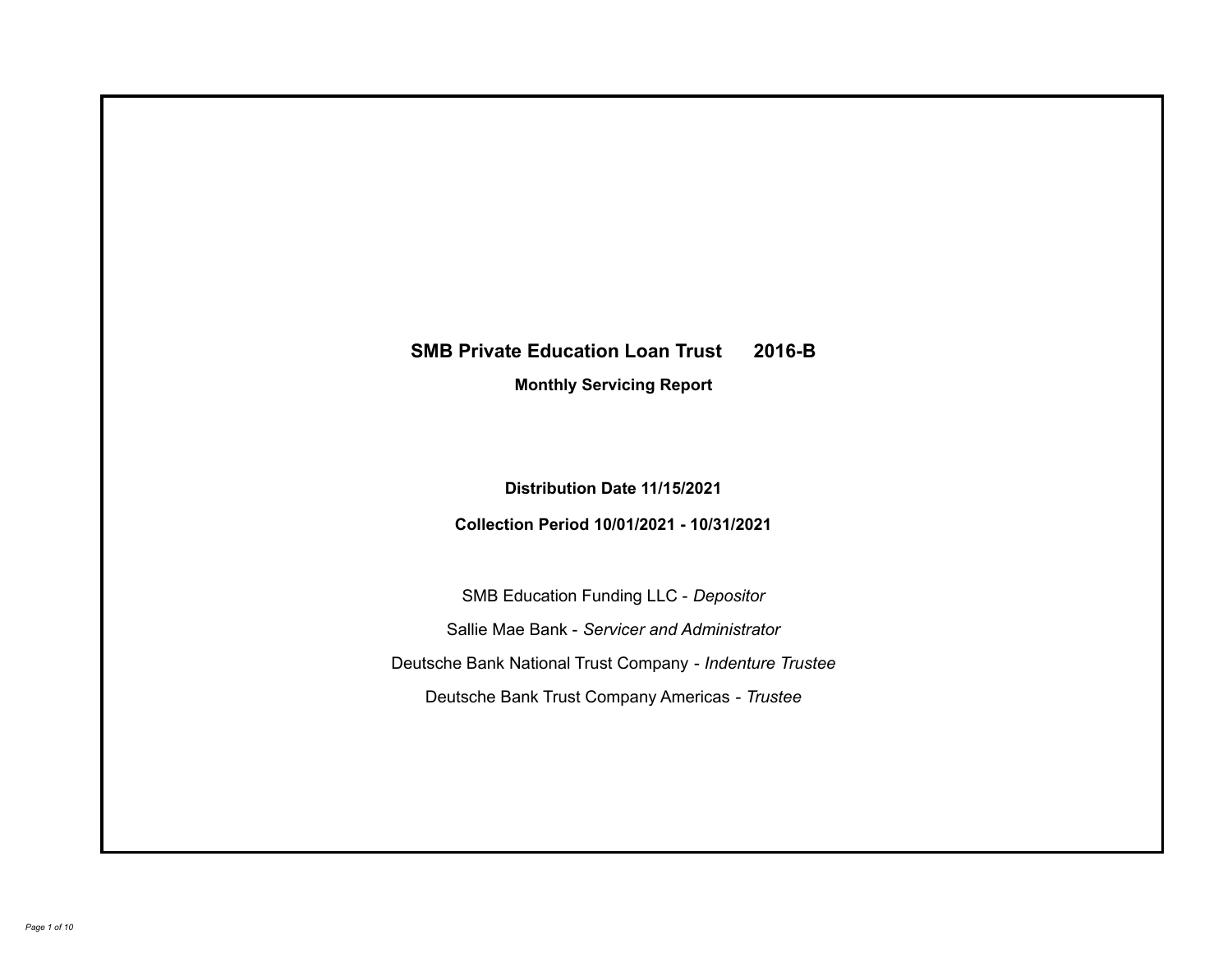A

| <b>Student Loan Portfolio Characteristics</b>                  | <b>Settlement Date</b><br>07/21/2016 | 09/30/2021                        | 10/31/2021                       |
|----------------------------------------------------------------|--------------------------------------|-----------------------------------|----------------------------------|
| <b>Principal Balance</b><br>Interest to be Capitalized Balance | \$703,406,286.90<br>39,070,055.43    | \$289,809,096.86<br>10,225,466.67 | \$284,544,055.78<br>9,688,003.57 |
| Pool Balance                                                   | \$742,476,342.33                     | \$300,034,563.53                  | \$294,232,059.35                 |
| Weighted Average Coupon (WAC)                                  | 8.17%<br>132.26                      | 7.67%<br>126.59                   | 7.68%<br>126.43                  |
| Weighted Average Remaining Term                                | 63,942                               | 27,063                            | 26,529                           |
| Number of Loans<br>Number of Borrowers<br>Pool Factor          | 61,393                               | 25,936<br>0.404099830             | 25,420<br>0.396284760            |
| Since Issued Total Constant Prepayment Rate (1)                |                                      | 9.81%                             | 9.79%                            |

| <b>Debt Securities</b> | <b>Cusip/Isin</b> | 10/15/2021      | 11/15/2021      |
|------------------------|-------------------|-----------------|-----------------|
| A2A                    | 78449GAB5         | \$97,981,717.18 | \$95,494,733.71 |
| A2B                    | 78449GAC3         | \$62,042,477.29 | \$60,467,707.83 |
|                        | 78449GAD1         | \$50,000,000.00 | \$50,000,000.00 |
|                        |                   |                 |                 |

| C | <b>Certificates</b> | Cusip/Isin | 10/15/2021   | 11/15/2021   |
|---|---------------------|------------|--------------|--------------|
|   | Residual            | 78449G109  | \$100,000.00 | \$100,000.00 |

| $\sim$<br>◡ | Junt Balances<br>ACCOI  | 10/15/2021 | 11/15/2021   |
|-------------|-------------------------|------------|--------------|
|             | Reserve Account Balance | 868,916.00 | 1,868,916.00 |

| <b>Asset / Liability</b>               | 10/15/2021      | 11/15/2021      |
|----------------------------------------|-----------------|-----------------|
| Overcollateralization Percentage       | 30.00%          | 30.00%          |
| Specified Overcollateralization Amount | \$90,010,369.06 | \$88,269,617.81 |
| Actual Overcollateralization Amount    | \$90,010,369.06 | \$88,269,617.81 |

(1) For additional information, see 'Since Issued CPR Methodology' found in section VIII of this report .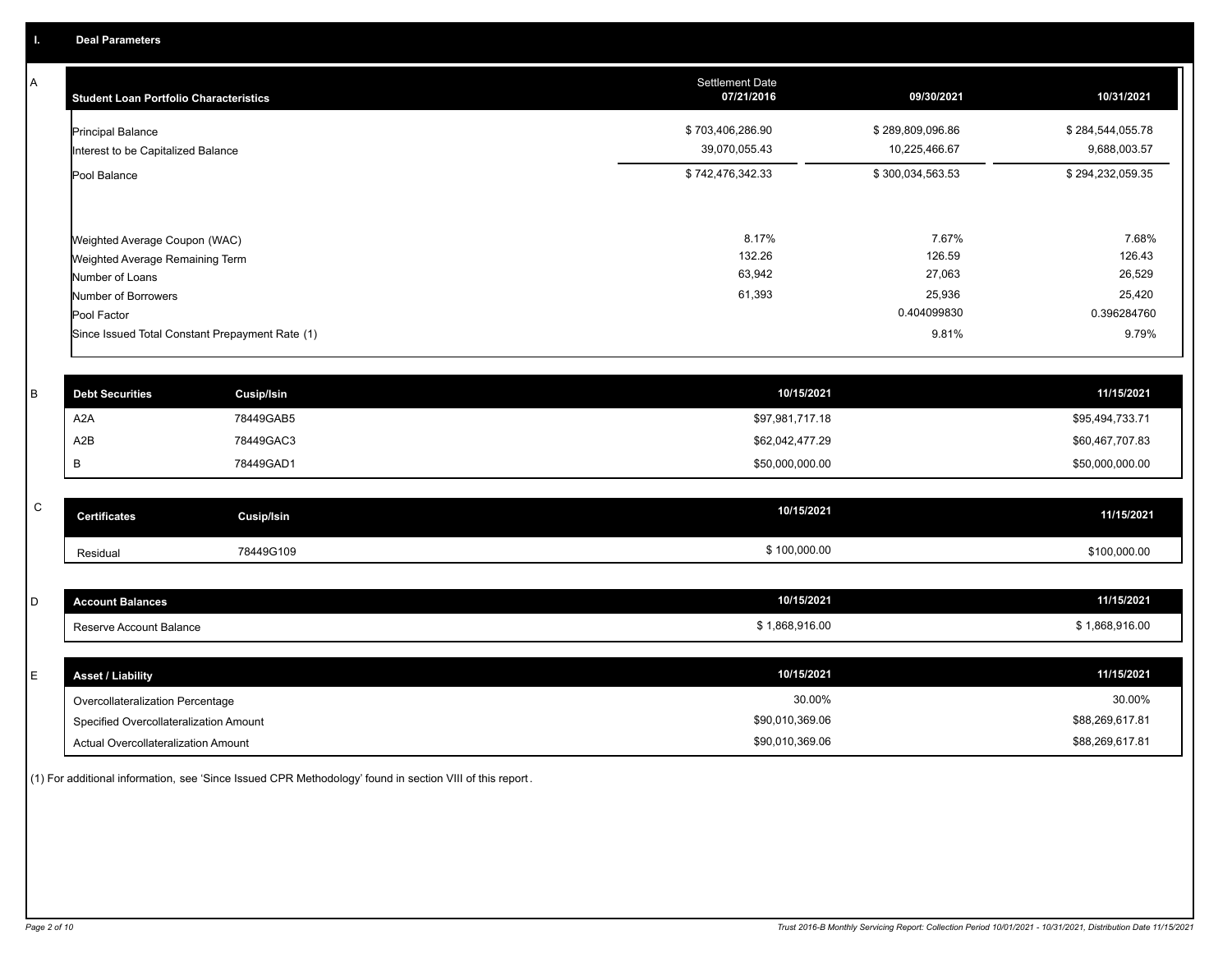## **II. 2016-B Trust Activity 10/01/2021 through 10/31/2021**

## Other Principal Deposits 53,267.48 Servicer Principal Reimbursement 0.00 Seller Principal Reimbursement (11,611.29) Borrower Principal 5,435,495.82 A **Student Loan Principal Receipts**

| <b>Total Principal Receipts</b> | \$5,477,152.01 |
|---------------------------------|----------------|
|---------------------------------|----------------|

### B **Student Loan Interest Receipts**

| <b>Total Interest Receipts</b>  | \$1,544,344.71 |
|---------------------------------|----------------|
| Other Interest Deposits         | 6.015.77       |
| Servicer Interest Reimbursement | 0.00           |
| Seller Interest Reimbursement   | (1,095.12)     |
| Borrower Interest               | 1,539,424.06   |

| C       | <b>Recoveries on Realized Losses</b>                             | \$124,125.50   |
|---------|------------------------------------------------------------------|----------------|
| D       | <b>Investment Income</b>                                         | \$182.60       |
| Е.      | <b>Funds Borrowed from Next Collection Period</b>                | \$0.00         |
| F.      | <b>Funds Repaid from Prior Collection Period</b>                 | \$0.00         |
| G       | Loan Sale or Purchase Proceeds                                   | \$0.00         |
| H       | <b>Initial Deposits to Distribution Account</b>                  | \$0.00         |
|         | <b>Excess Transferred from Other Accounts</b>                    | \$0.00         |
|         | <b>Borrower Benefit Reimbursements</b>                           | \$0.00         |
| Κ       | <b>Other Deposits</b>                                            | \$0.00         |
| ┗       | <b>Other Fees Collected</b>                                      | \$0.00         |
| М       | <b>AVAILABLE FUNDS</b>                                           | \$7,145,804.82 |
| N       | Non-Cash Principal Activity During Collection Period             | \$212,110.93   |
| $\circ$ | Aggregate Purchased Amounts by the Depositor, Servicer or Seller | \$59,283.25    |
| P       | Aggregate Loan Substitutions                                     | \$0.00         |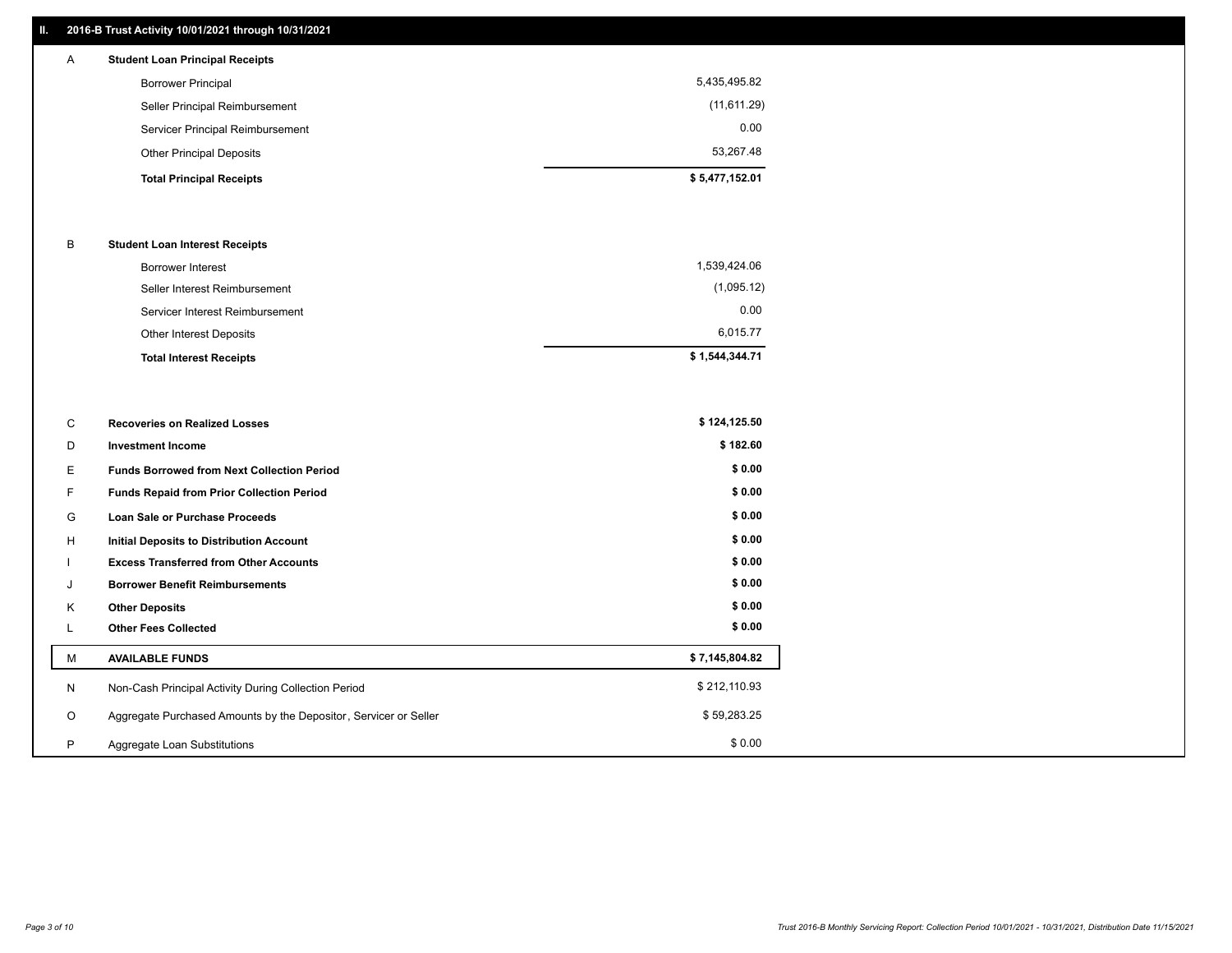|                   |                       |                          |         |                                                           | <b>Loans by Repayment Status</b> |                            |                          |         |                                                           |                |                            |
|-------------------|-----------------------|--------------------------|---------|-----------------------------------------------------------|----------------------------------|----------------------------|--------------------------|---------|-----------------------------------------------------------|----------------|----------------------------|
|                   |                       |                          |         | 10/31/2021                                                |                                  |                            |                          |         | 09/30/2021                                                |                |                            |
|                   |                       | <b>Wtd Avg</b><br>Coupon | # Loans | Principal and<br><b>Interest Accrued</b><br>to Capitalize | % of Principal                   | % of Loans in<br>Repay (1) | <b>Wtd Avg</b><br>Coupon | # Loans | Principal and<br><b>Interest Accrued</b><br>to Capitalize | % of Principal | % of Loans in<br>Repay (1) |
| INTERIM:          | IN SCHOOL             | 8.96%                    | 377     | \$6,162,139.03                                            | 2.094%                           | $-$ %                      | 8.91%                    | 442     | \$7,224,497.62                                            | 2.408%         | $-$ %                      |
|                   | GRACE                 | 8.57%                    | 264     | \$4,575,687.95                                            | 1.555%                           | $-$ %                      | 8.62%                    | 270     | \$4,598,929.17                                            | 1.533%         | $-$ %                      |
|                   | <b>DEFERMENT</b>      | 8.64%                    | 1,932   | \$26,845,432.89                                           | 9.124%                           | $-$ %                      | 8.66%                    | 1,935   | \$26,351,866.75                                           | 8.783%         | $-$ %                      |
| <b>REPAYMENT:</b> | <b>CURRENT</b>        | 7.50%                    | 22,824  | \$240,326,312.50                                          | 81.679%                          | 93.640%                    | 7.49%                    | 23,222  | \$244,259,138.15                                          | 81.410%        | 93.279%                    |
|                   | 30-59 DAYS DELINQUENT | 7.97%                    | 353     | \$5,152,065.42                                            | 1.751%                           | 2.007%                     | 8.08%                    | 365     | \$5,466,487.20                                            | 1.822%         | 2.088%                     |
|                   | 60-89 DAYS DELINQUENT | 8.19%                    | 187     | \$2,927,103.47                                            | 0.995%                           | 1.141%                     | 8.33%                    | 184     | \$2,844,814.15                                            | 0.948%         | 1.086%                     |
|                   | 90+ DAYS DELINQUENT   | 8.03%                    | 149     | \$2,324,303.58                                            | 0.790%                           | 0.906%                     | 7.40%                    | 133     | \$2,226,561.33                                            | 0.742%         | 0.850%                     |
|                   | <b>FORBEARANCE</b>    | 7.67%                    | 443     | \$5,919,014.51                                            | 2.012%                           | 2.306%                     | 7.80%                    | 512     | \$7,062,269.16                                            | 2.354%         | 2.697%                     |
| <b>TOTAL</b>      |                       |                          | 26,529  | \$294,232,059.35                                          | 100.00%                          | 100.00%                    |                          | 27,063  | \$300,034,563.53                                          | 100.00%        | 100.00%                    |

Percentages may not total 100% due to rounding \*

1 Loans classified in "Repayment" include any loan for which interim interest only, \$25 fixed payments or full principal and interest payments are due.

|                              |                                                                                                                                                                              |                          |         |                                                           | <b>Loans by Borrower Status</b> |                                |                          |         |                                                           |                |                                |
|------------------------------|------------------------------------------------------------------------------------------------------------------------------------------------------------------------------|--------------------------|---------|-----------------------------------------------------------|---------------------------------|--------------------------------|--------------------------|---------|-----------------------------------------------------------|----------------|--------------------------------|
|                              |                                                                                                                                                                              |                          |         | 10/31/2021                                                |                                 |                                |                          |         | 09/30/2021                                                |                |                                |
|                              |                                                                                                                                                                              | <b>Wtd Avg</b><br>Coupon | # Loans | Principal and<br><b>Interest Accrued</b><br>to Capitalize | % of Principal                  | % of Loans in<br>P&I Repay (2) | <b>Wtd Avg</b><br>Coupon | # Loans | Principal and<br><b>Interest Accrued</b><br>to Capitalize | % of Principal | % of Loans in<br>P&I Repay (2) |
| <b>INTERIM:</b>              | IN SCHOOL                                                                                                                                                                    | 8.46%                    | 695     | \$11,347,170.45                                           | 3.857%                          | $-$ %                          | 8.46%                    | 823     | \$13,193,557.14                                           | 4.397%         | $-$ %                          |
|                              | <b>GRACE</b>                                                                                                                                                                 | 8.28%                    | 521     | \$8,677,361.30                                            | 2.949%                          | $-$ %                          | 8.32%                    | 533     | \$8,772,923.12                                            | 2.924%         | $-$ %                          |
|                              | <b>DEFERMENT</b>                                                                                                                                                             | 8.22%                    | 3,478   | \$45,990,275.39                                           | 15.631%                         | $-$ %                          | 8.23%                    | 3,521   | \$46,120,715.34                                           | 15.372%        | $-$ %                          |
| P&I REPAYMENT:               | <b>CURRENT</b>                                                                                                                                                               | 7.47%                    | 20,713  | \$212,066,353.87                                          | 72.075%                         | 92.923%                        | 7.45%                    | 21,009  | \$214,599,668.17                                          | 71.525%        | 92.521%                        |
|                              | 30-59 DAYS DELINQUENT                                                                                                                                                        | 7.95%                    | 345     | \$5,021,796.81                                            | 1.707%                          | 2.200%                         | 8.07%                    | 353     | \$5,274,758.80                                            | 1.758%         | 2.274%                         |
|                              | 60-89 DAYS DELINQUENT                                                                                                                                                        | 8.18%                    | 185     | \$2,885,783.44                                            | 0.981%                          | 1.264%                         | 8.37%                    | 181     | \$2,799,307.21                                            | 0.933%         | 1.207%                         |
|                              | 90+ DAYS DELINQUENT                                                                                                                                                          | 8.03%                    | 149     | \$2,324,303.58                                            | 0.790%                          | 1.018%                         | 7.39%                    | 131     | \$2,211,364.59                                            | 0.737%         | 0.953%                         |
|                              | <b>FORBEARANCE</b>                                                                                                                                                           | 7.67%                    | 443     | \$5,919,014.51                                            | 2.012%                          | 2.594%                         | 7.80%                    | 512     | \$7,062,269.16                                            | 2.354%         | 3.045%                         |
| <b>TOTAL</b><br>$\star$<br>2 | Percentages may not total 100% due to rounding<br>Loans classified in "P&I Repayment" includes only those loans for which scheduled principal and interest payments are due. |                          | 26,529  | \$294,232,059.35                                          | 100.00%                         | 100.00%                        |                          | 27,063  | \$300,034,563.53                                          | 100.00%        | 100.00%                        |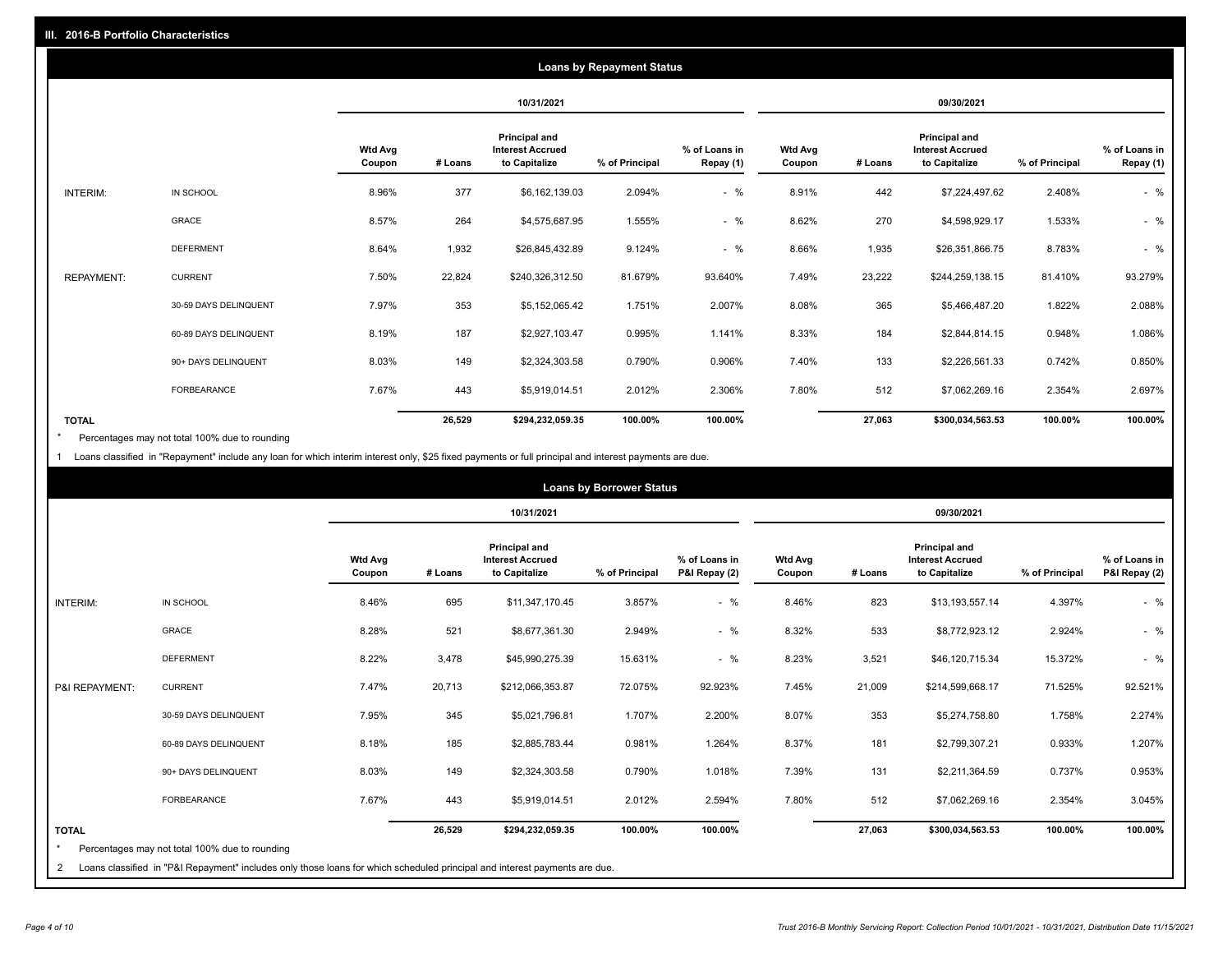|                                                                                        | 10/31/2021       | 9/30/2021        |  |
|----------------------------------------------------------------------------------------|------------------|------------------|--|
| Pool Balance                                                                           | \$294,232,059.35 | \$300,034,563.53 |  |
| Total # Loans                                                                          | 26,529           | 27,063           |  |
| Total # Borrowers                                                                      | 25,420           | 25,936           |  |
| Weighted Average Coupon                                                                | 7.68%            | 7.67%            |  |
| Weighted Average Remaining Term                                                        | 126.43           | 126.59           |  |
| Percent of Pool - Cosigned                                                             | 93.2%            | 93.1%            |  |
| Percent of Pool - Non Cosigned                                                         | 6.8%             | 6.9%             |  |
| Borrower Interest Accrued for Period                                                   | \$1,861,649.72   | \$1,836,464.94   |  |
| Outstanding Borrower Interest Accrued                                                  | \$12,433,488.97  | \$12,922,199.03  |  |
| Gross Principal Realized Loss - Periodic *                                             | \$534,870.83     | \$664,249.81     |  |
| Gross Principal Realized Loss - Cumulative *                                           | \$33,789,948.42  | \$33,255,077.59  |  |
| Recoveries on Realized Losses - Periodic                                               | \$124,125.50     | \$80,366.45      |  |
| Recoveries on Realized Losses - Cumulative                                             | \$5,205,507.81   | \$5,081,382.31   |  |
| Net Losses - Periodic                                                                  | \$410,745.33     | \$583,883.36     |  |
| Net Losses - Cumulative                                                                | \$28,584,440.61  | \$28,173,695.28  |  |
| Non-Cash Principal Activity - Capitalized Interest                                     | \$752,448.61     | \$299,136.80     |  |
| Since Issued Total Constant Prepayment Rate (CPR) (1)                                  | 9.79%            | 9.81%            |  |
| <b>Loan Substitutions</b>                                                              | \$0.00           | \$0.00           |  |
| <b>Cumulative Loan Substitutions</b>                                                   | \$0.00           | \$0.00           |  |
| <b>Unpaid Servicing Fees</b>                                                           | \$0.00           | \$0.00           |  |
| <b>Unpaid Administration Fees</b>                                                      | \$0.00           | \$0.00           |  |
| <b>Unpaid Carryover Servicing Fees</b>                                                 | \$0.00           | \$0.00           |  |
| Note Interest Shortfall                                                                | \$0.00           | \$0.00           |  |
| Loans in Modification                                                                  | \$27,560,558.53  | \$28,571,946.43  |  |
| % of Loans in Modification as a % of Loans in Repayment (P&I)                          | 12.40%           | 12.71%           |  |
| % Annualized Gross Principal Realized Loss - Periodic as a %                           |                  |                  |  |
| of Loans in Repayment (P&I) * 12                                                       | 2.89%            | 3.55%            |  |
| % Gross Principal Realized Loss - Cumulative as a % of<br><b>Original Pool Balance</b> | 4.55%            | 4.48%            |  |

\* In accordance with the Servicer's current policies and procedures, after September 1, 2017 loans subject to bankruptcy claims generally will not be reported as a charged- off unless and until they are delinquent for 120

(1) For additional information, see 'Since Issued CPR Methodology' found in section VIII of this report .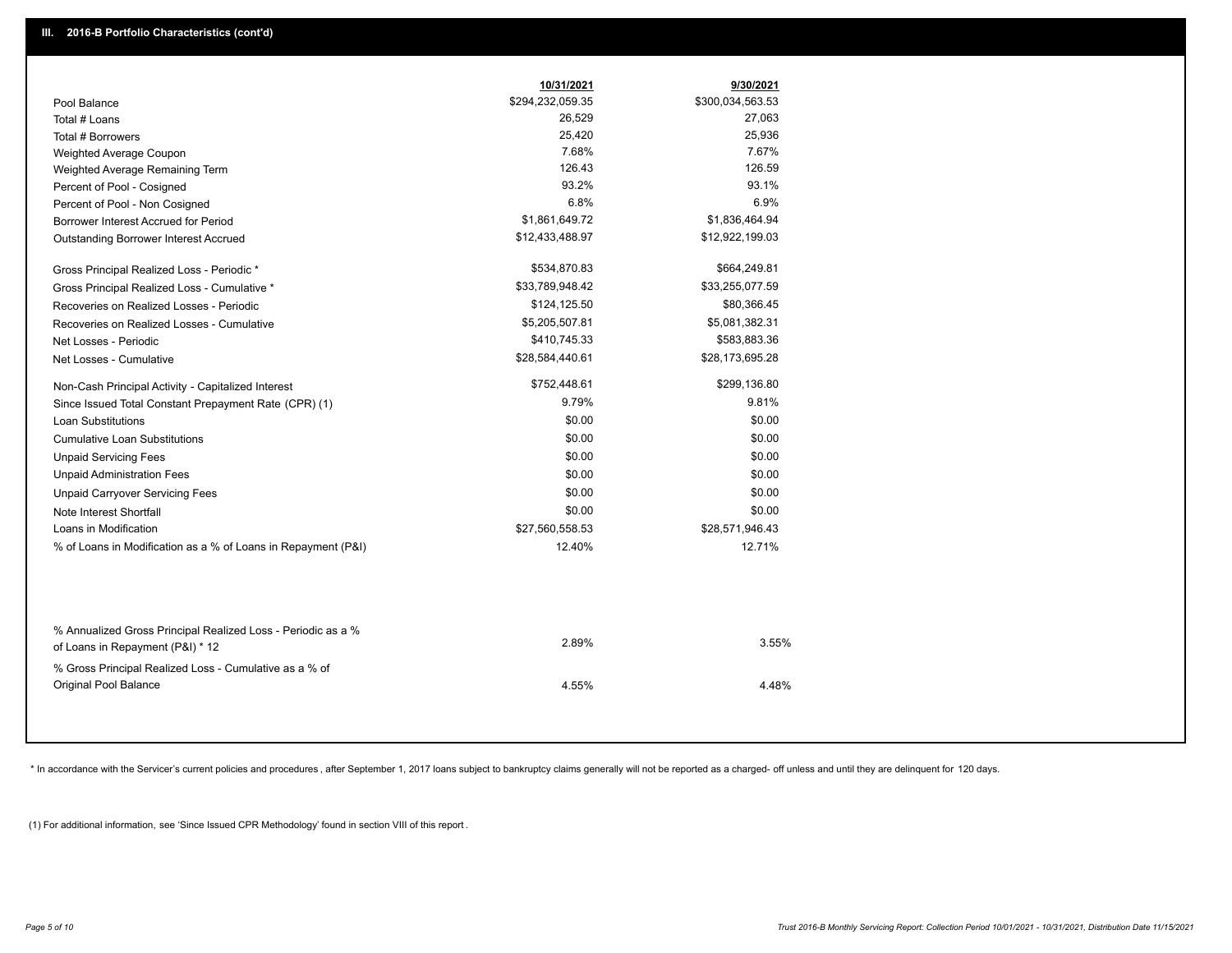#### **Loan Program**  A

|                                    | Weighted<br>Average | # LOANS | <b>\$ AMOUNT</b> | $%$ *    |
|------------------------------------|---------------------|---------|------------------|----------|
| - Smart Option Interest-Only Loans | 6.63%               | 5,248   | \$38,796,433.12  | 13.186%  |
| - Smart Option Fixed Pay Loans     | 7.63%               | 7,066   | \$93,178,891.96  | 31.669%  |
| - Smart Option Deferred Loans      | 7.95%               | 14,215  | \$162,256,734.27 | 55.146%  |
| - Other Loan Programs              | $0.00\%$            | 0       | \$0.00           | 0.000%   |
| <b>Total</b>                       | 7.68%               | 26,529  | \$294,232,059.35 | 100.000% |

\* Percentages may not total 100% due to rounding

B

C

**Index Type**

|                       | Weighted<br>Average | # LOANS | <b>\$ AMOUNT</b> | $%$ *     |
|-----------------------|---------------------|---------|------------------|-----------|
| - Fixed Rate Loans    | 7.69%               | 5,559   | \$74,109,691.79  | 25.187%   |
| - LIBOR Indexed Loans | 7.67%               | 20,970  | \$220,122,367.56 | 74.813%   |
| - Other Index Rates   | $0.00\%$            | 0       | \$0.00           | $0.000\%$ |
| Total                 | 7.68%               | 26,529  | \$294,232,059.35 | 100.000%  |

\* Percentages may not total 100% due to rounding

## **Weighted Average Recent FICO**

| (2)<br>Wtd Avg Recent FICO Band                                                                                                                                                                                                                          | # LOANS | <b>S AMOUNT</b>  | %         |
|----------------------------------------------------------------------------------------------------------------------------------------------------------------------------------------------------------------------------------------------------------|---------|------------------|-----------|
| 0 - 639                                                                                                                                                                                                                                                  | 1,730   | \$20,497,804.04  | 6.967%    |
| 640 - 669                                                                                                                                                                                                                                                | 1,686   | \$19,694,756.14  | 6.694%    |
| 670 - 699                                                                                                                                                                                                                                                | 2,661   | \$30,541,141.52  | 10.380%   |
| 700 - 739                                                                                                                                                                                                                                                | 5,530   | \$65,540,603.72  | 22.275%   |
| $740 +$                                                                                                                                                                                                                                                  | 14,922  | \$157,957,753.93 | 53.685%   |
| $N/A^{(1)}$                                                                                                                                                                                                                                              | 0       | \$0.00           | $0.000\%$ |
| <b>Total</b>                                                                                                                                                                                                                                             | 26,529  | \$294,232,059.35 | 100.000%  |
| * Percentages may not total 100% due to rounding<br>1 Includes trust private education loans where recent FICO is unavailable or obtaining recent FICO is prohibited by law<br>2 Recent FICO is updated in quarterly intervals; unless prohibited by law |         |                  |           |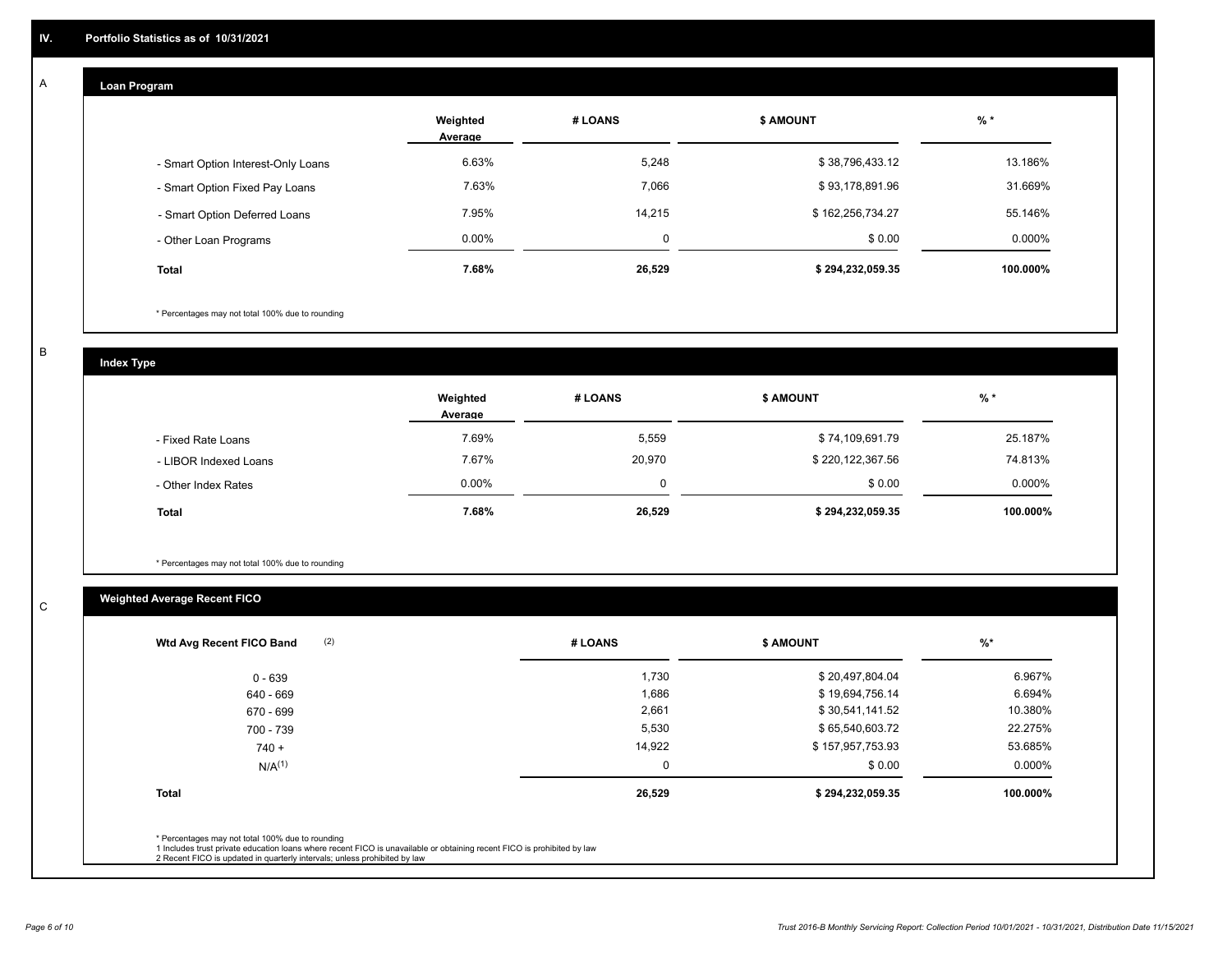| V. | 2016-B Reserve Account, Principal Distribution, and R-2 Certificate Calculations     |                  |
|----|--------------------------------------------------------------------------------------|------------------|
| А. | <b>Reserve Account</b>                                                               |                  |
|    | Specified Reserve Account Balance                                                    | \$1,868,916.00   |
|    | Actual Reserve Account Balance                                                       | \$1,868,916.00   |
| В. | <b>Principal Distribution Amount</b>                                                 |                  |
|    | Class A Notes Outstanding<br>i.                                                      | \$160,024,194.47 |
|    | ii.<br>Pool Balance                                                                  | \$294,232,059.35 |
|    | First Priority Principal Distribution Amount (i - ii)<br>iii.                        | \$0.00           |
|    | Class A and B Notes Outstanding<br>iv.                                               | \$210,024,194.47 |
|    | First Priority Principal Distribution Amount<br>v.                                   | \$0.00           |
|    | Pool Balance<br>vi.                                                                  | \$294,232,059.35 |
|    | Specified Overcollateralization Amount<br>vii.                                       | \$88,269,617.81  |
|    | Regular Principal Distribution Amount (if (iv > 0, (iv - v) - (vi - vii))<br>viii.   | \$4,061,752.93   |
|    | Pool Balance<br>ix.                                                                  | \$294,232,059.35 |
|    | 10% of Initial Pool Balance<br>х.                                                    | \$74,247,634.23  |
|    | First Priority Principal Distribution Amount<br>xi.                                  | \$0.00           |
|    | Regular Principal Distribution Amount<br>xii.                                        | \$4,061,752.93   |
|    | Available Funds (after payment of waterfall items A through I)<br>xiii.              | \$2,489,604.17   |
|    | xiv. Additional Principal Distribution Amount (if(vi <= x,min(xiii, vi - xi - xii))) | \$0.00           |
|    |                                                                                      |                  |
| C. | R-2 Certificate                                                                      |                  |
|    | <b>Previous Notional Balance</b>                                                     | \$44,490,388.24  |
|    | Shortfall of Principal                                                               | \$0.00           |
|    | Shortfall of Interest                                                                | \$0.00           |
|    | <b>Current Notional Balance</b>                                                      | \$44,490,388.24  |
|    | Excess Distribution Allocated (1)                                                    | \$709,981.03     |
|    |                                                                                      |                  |
|    |                                                                                      |                  |

1. Until the notional amount of the R-2 Certificate is reduced to zero and if there is excess cash through the distribution available it will be distributed to the R-2 Certificate, otherwise the amount will be zero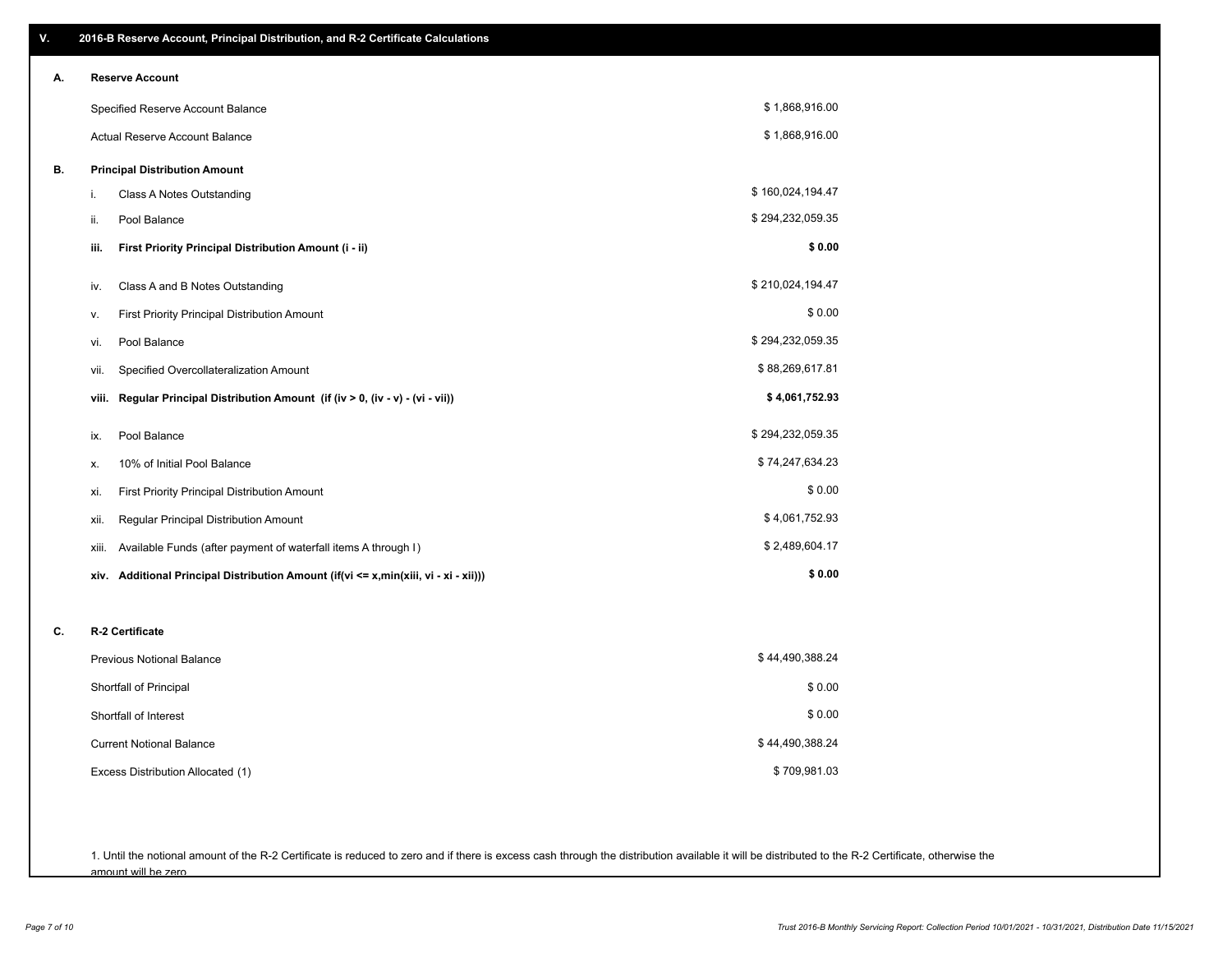|    |                                                         | Paid           | <b>Funds Balance</b> |
|----|---------------------------------------------------------|----------------|----------------------|
|    | <b>Total Available Funds</b>                            |                | \$7,145,804.82       |
| A  | <b>Trustee Fees</b>                                     | \$0.00         | \$7,145,804.82       |
| В  | <b>Servicing Fees</b>                                   | \$193,888.52   | \$6,951,916.30       |
| C  | i. Administration Fees                                  | \$8,333.00     | \$6,943,583.30       |
|    | ii. Unreimbursed Administrator Advances plus any Unpaid | \$0.00         | \$6,943,583.30       |
| D  | Class A Noteholders Interest Distribution Amount        | \$280,701.55   | \$6,662,881.75       |
| Е  | First Priority Principal Payment                        | \$0.00         | \$6,662,881.75       |
| F. | Class B Noteholders Interest Distribution Amount        | \$111,524.65   | \$6,551,357.10       |
| G  | <b>Reinstatement Reserve Account</b>                    | \$0.00         | \$6,551,357.10       |
| H  | Regular Principal Distribution                          | \$4,061,752.93 | \$2,489,604.17       |
|    | <b>Carryover Servicing Fees</b>                         | \$0.00         | \$2,489,604.17       |
| J  | Additional Principal Distribution Amount                | \$0.00         | \$2,489,604.17       |
| Κ  | Unpaid Expenses of Trustee                              | \$0.00         | \$2,489,604.17       |
| L  | Unpaid Expenses of Administrator                        | \$0.00         | \$2,489,604.17       |
| M  | i. Remaining Funds to the R-1 Certificateholder(s)      | \$1,779,623.14 | \$709,981.03         |
|    | ii. Remaining Funds to the R-2 Certificateholder(s)     | \$709,981.03   | \$0.00               |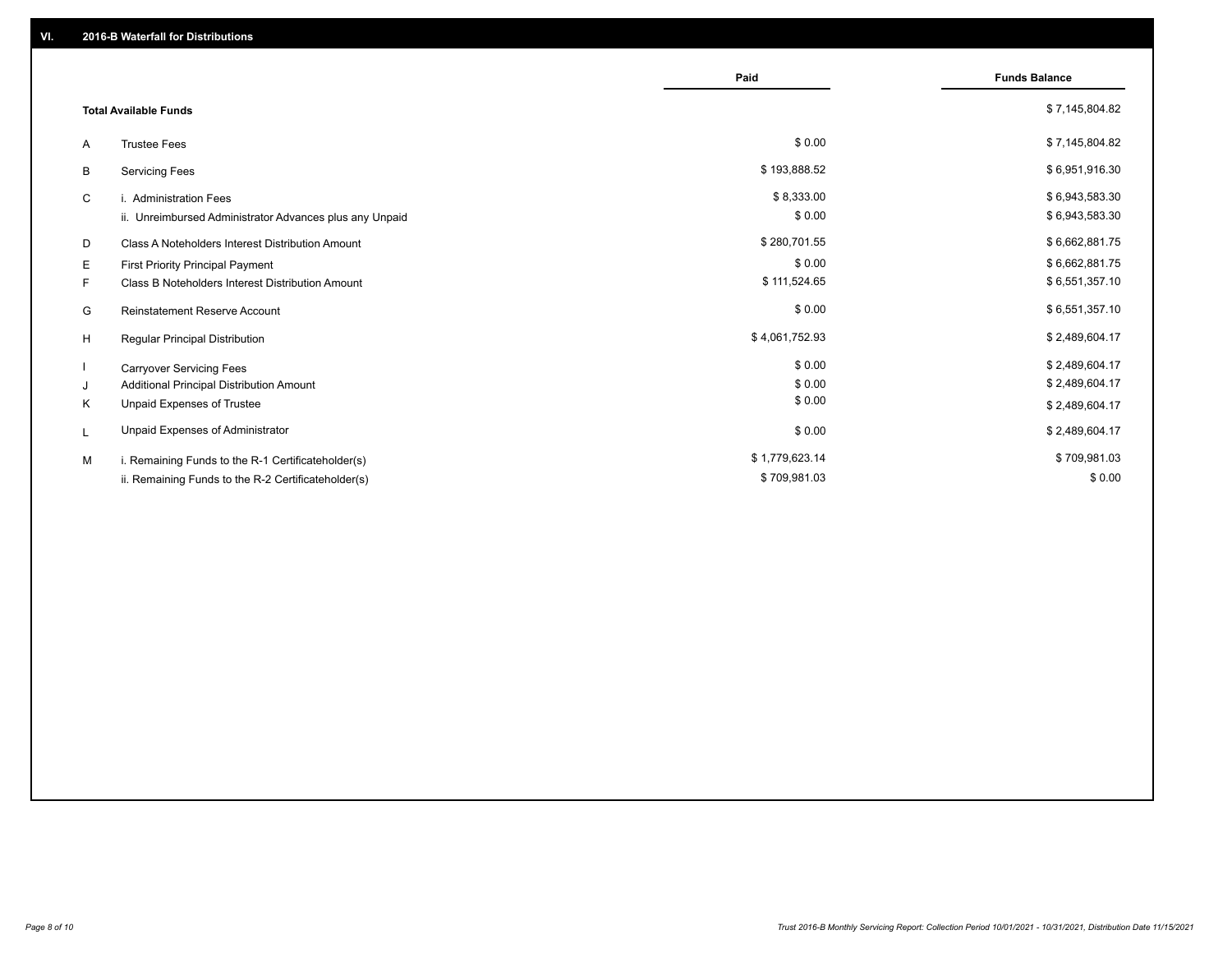## Ending Balance Factor Paydown Factor 0.009602253 0.009602253 0.000000000 Ending Principal Balance \$50,000,000.00 \$895,494,733.71 \$60,467,707.83 \$60,467,707.83 \$50,000,000.00 Principal Paid \$2,486,983.47 \$ 1,574,769.46 \$ - \$ - \$ - \$ - Interest Shortfall \$ 198,412.98 \$ 82,288.57 \$ 111,524.65 Interest Paid Total Interest Due \$ 198,412.98 \$ 82,288.57 \$ 111,524.65 \$ - \$ - \$ - Interest Shortfall from Prior Period Plus Accrued Interest Current Interest Due \$ 198,412.98 \$ 82,288.57 \$ 111,524.65 Accrued Interest Factor 0.002025000 0.001326326 0.002230493 Interest Rate\* 2.43000% 1.54025% 2.59025% Daycount Fraction 0.08333333 0.08611111 0.08611111 Accrual Period End 11/15/2021 11/15/2021 11/15/2021 Accrual Period Begin 10/15/2021 10/15/2021 10/15/2021 Record Date (Days Prior to Distribution) **1 NEW YORK BUSINESS DAY** 1 NEW YORK BUSINESS DAY 1 NEW YORK BUSINESS DAY Spread/Fixed Rate 2.43% 1.45% 2.50% Index FIXED LIBOR LIBOR Beginning Balance \$ 97,981,717.18 \$ 62,042,477.29 \$ 50,000,000.00 \$ Cusip/Isin 78449GAB5 78449GAC3 78449GAD1 **A2A A2B B** 0.368705536 0.368705536 1.000000000 **Distribution Amounts VII. 2016-B Distributions**

\* Pay rates for Current Distribution. For the interest rates applicable to the next distribution date, please see https://www.salliemae.com/about/investors/data/SMBabrate.txt.